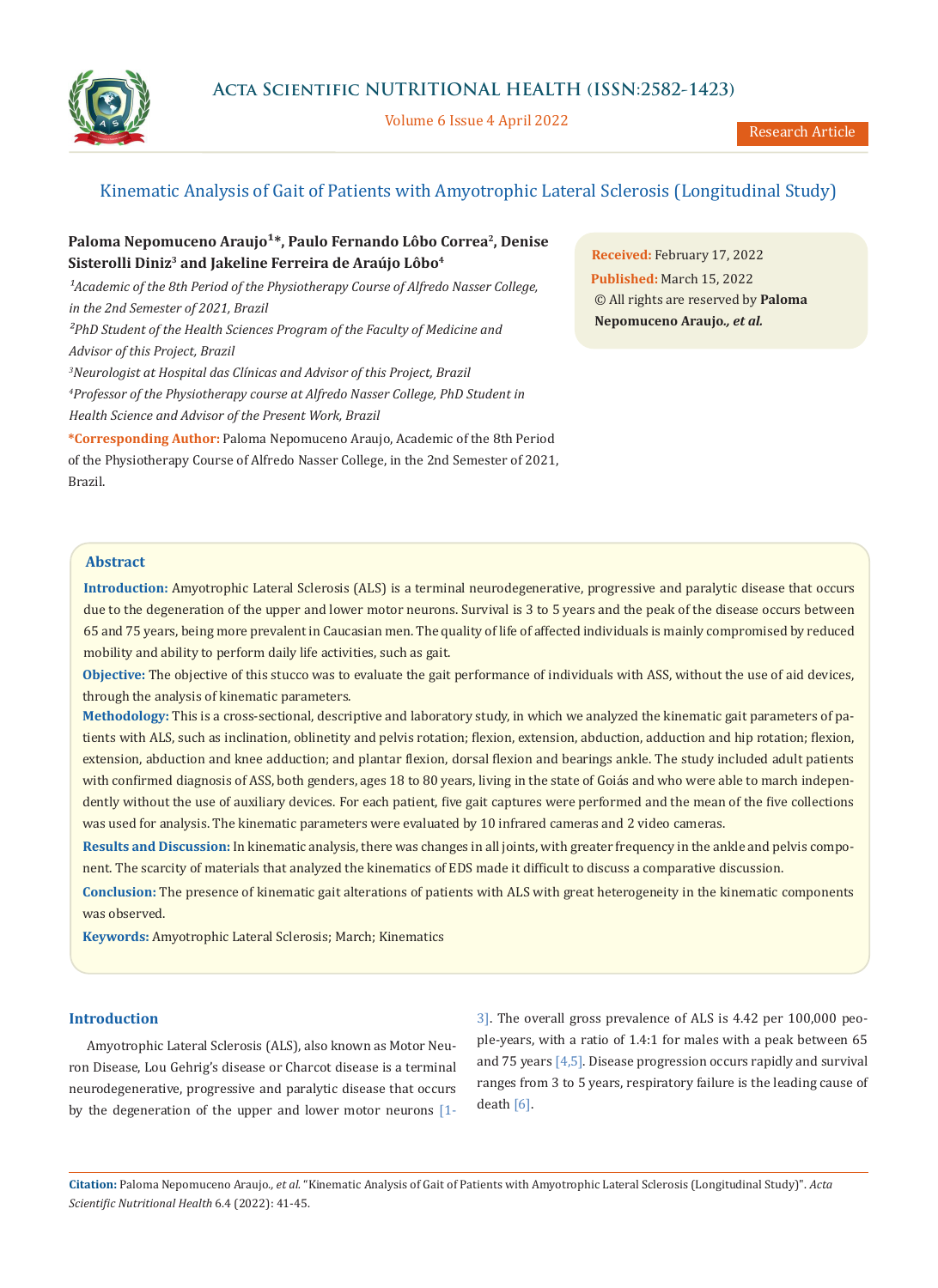ALS can be subdivided in its etiological classification of sporadic ALS that has no defined cause (90%) and family-related ALS of genetic and hereditary character, usually dominant (10%) (WHITE; SREEDHARAN, 2016). It can also be classified as to the origin of symptoms, onset in the limbs (70%), bulbar onset (25% to 30%) or respiratory onset  $(3%)$  that usually has a worse prognosis  $[7]$ .

The quality of life of affected individuals is greatly affected mainly in the motor aspect by the reduction of mobility and capacity to perform daily life activities, which includes activities such as eating, dressing, sanitizing and transferring [8].

The functional evaluation of individuals affected by neurological diseases is important because of the diagnostic and prognostic analysis of these diseases, especially gait analysis  $[9]$ , which can be performed by five measurement systems in which three of them are specific for analysis of walking, analysis of movement by ci nematic, kinetics and electromyography, and both evaluate the biomechanics of gait and its effects; characteristics of the stride by time and spatial parameters; and energy expenditure measurement  $[10]$ .

In the literature there is little description of the gait analysis of ALS in particular, especially that directly evaluates and correlates kinematic parameters. This study, therefore, aims to evaluate the gait performance of patients with ASD through kinematics.

#### **Methodology**

This is a cross-sectional, descriptive and laboratory study in which the kinematic gait parameters of patients with ALS were analyzed, such as: inclination, oblinetity and pelvis rotation; flexion, extension, abduction, adduction and hip rotation; knee extension, abduction and adduction; and plantar flexion, dorsal flexion and ankle bearings.

The recruitment and screening of patients was performed at the neurology service of the Hospital das Clínicas of the Federal University of Goiás (HC-UFG), in the city of Goiânia-Goiás. Data collection was performed at the Movement Analysis Laboratory of the Rehabilitation Center Dr.º Henrique Santillo (CRER), in the city of Goiânia-Goiás.

For the analysis of kinematic parameters, 10 VICON<sup>®</sup> Motion Systems Ltd. cameras were used for the analysis of the film parameters and 2 more video cameras of the VICON® (Vicon Motion Systems Ltd.) model Bonita 720C.

The sample consisted of 36 adult patients with confirmed diagnosis of ALS, for inclusion in the study, patients of both genders were considered, regardless of ethnic or social group, aged between 18 and 80 years, living in the state of Goiás, who were able to perform gait independently, who accepted participar of the study and, with a confirmed diagnosis of ALS according to the criteria of [11].

The calibration and configuration of the entire camera system were performed, and later, all complementary materials were checked for data collection (measuring tape, manual caliper, double-sided adhesive tape, reflective markers and data control sheet). Subsequently, the height and weight, length of the lower limbs (LLLL), width of the knees and ankles of the individuals were measured. To perform these procedures, the patient was previously instructed to wear clothing that exposed his lower limbs.

After the preparation of the patient, he walked through the collection track with selected self-speed and in the comfortable way possible, in an attempt to reproduce his usual gait, in an air-conditioned environment. For each patient, five gait captures were performed and for data analysis the mean of the five collections.

The collected data were processed after VICON NEXUS 1.8.5 software and® later the results related to those were analyzed and presented in a report generated by vicon polygon 4.1® software. These data were exported to Excel spreadsheets for statistical analysis, which had descriptive analysis of the total sample and age group, as well as demographic characterization variables, and time and spatial data that were compared.

For statistical analysis, an inferential analysis of the sciatic characteristics presented was performed, with mean, standard deviation, confidence interval, frequency, percentage and interquartile interval. The Statistical Package for Social Sciences version 22.0 software was used for analysis.

## **Results and Discussion**

The kinematic parameters of the lower limbs of the gait of 36 patients with ASS who did not use auxiliary devices for ambulation were analyzed. Table 1 shows the main changes considered those with frequency greater than or equal to 10%.

**Citation:** Paloma Nepomuceno Araujo*., et al.* "Kinematic Analysis of Gait of Patients with Amyotrophic Lateral Sclerosis (Longitudinal Study)". *Acta Scientific Nutritional Health* 6.4 (2022): 41-45.

42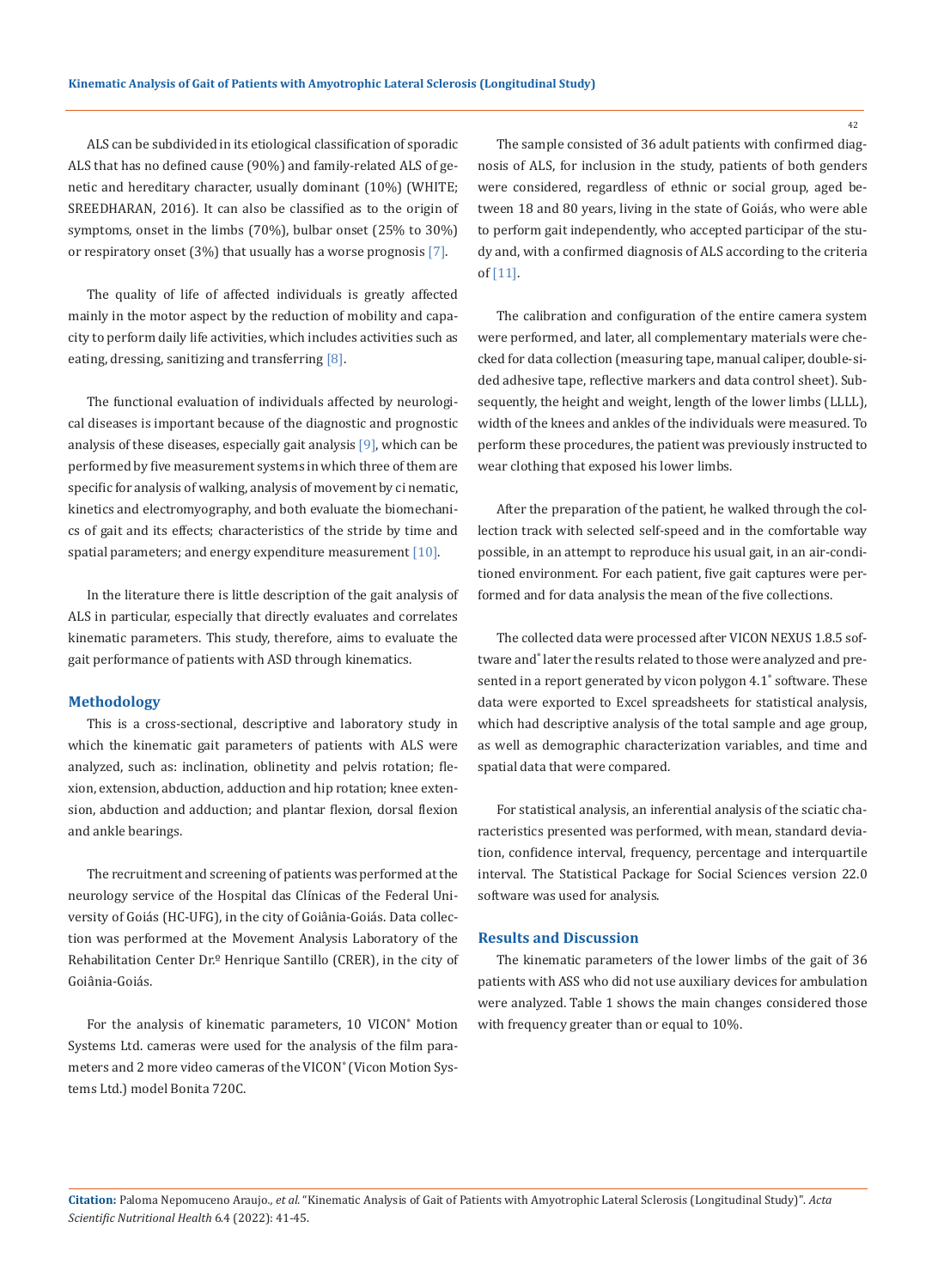| <b>Changes more frequently</b> |                 |                  |                              | <b>Gait phase</b>        |                |
|--------------------------------|-----------------|------------------|------------------------------|--------------------------|----------------|
|                                |                 |                  |                              | <b>MID</b>               | <b>MIE</b>     |
| Pelvis                         | Inclination     | Support          | ÷,                           | ÷,                       | ÷,             |
|                                |                 | Balance<br>sheet |                              | L,                       | ÷,             |
|                                | Obliquidade     | Support          | Down                         | 19,63%                   | 22,13%         |
|                                |                 | Balance<br>sheet | Up                           | 15,57%                   | 17,21%         |
|                                | Rotation        | Support          | <b>Internal Rotation</b>     | 15,57%                   | 11,48%         |
|                                |                 | Balance<br>sheet | <b>External Rotation</b>     | 13,93%                   | 16,39%         |
| Hip                            | Flexo/Extension | Support          | L                            | $\overline{a}$           | $\blacksquare$ |
|                                |                 | Balance<br>sheet |                              | $\overline{a}$           | L              |
|                                | Adu/Abdução     | Support          | Abduction                    | $\blacksquare$           | 12,3%          |
|                                |                 | Balance<br>sheet |                              | L,                       | ÷,             |
|                                | Rotation        | Support          | ÷,                           | L,                       | ÷,             |
|                                |                 | Balance<br>sheet |                              | $\overline{a}$           | L.             |
| Knee                           | Flexo/Extension | Support          | Extension                    | 10,66%                   | $\blacksquare$ |
|                                |                 | Balance<br>sheet | Delays bending               | 16,39%                   | 16,39%         |
|                                |                 |                  | Lower bending                | $\overline{\phantom{a}}$ | 12,3%          |
|                                | Adu/Abdução     | Support          |                              | L,                       | ÷,             |
|                                |                 | Balance<br>sheet |                              | ÷,                       | ÷,             |
| Ankle                          | Dorsi/Planti    | Support          | ä,                           | ÷,                       | ÷,             |
|                                |                 | Balance<br>sheet |                              | $\overline{\phantom{a}}$ | ÷              |
|                                | <b>Bearings</b> | Support          | Does not perform 1st bearing | 20,49%                   | 20,49%         |
|                                |                 |                  | Delays 3rd bearing           | 13,93%                   | 13,93%         |

**Table 1:** Frequency of changes in the kinematic gait parameters of 36 patients diagnosed with ALS through the analysis of inclination, obliqueand rotation of the pelvis; flexion, extension, abduction, adduction and hip rotation; flexion, extension, abduction and knee adduction; and plantar flexion, dorsal flexion and ankle bearings.

MID: Right Lower Limb; MIE: Left Lower Limb; changes with frequency less than 10%.

It was observed in this study that the involvement of kinematics in ASS is higher in the ankle component, especially during the first em bearing that was not performed by 20.49% of the individuals and the third bearing that occurred late in 13.93% of the patients. According to Eisen., *et al.* (2017) the predominance of the initial involvement of dorsiflexors under the plantiflexor muscles can be explained in two ways, the first is by assigning the effect of gravity, since they are antigravitational muscles, the second concerns the cortical impulse that for dorsiflexors is greater than for plantiflexors [12].

In the frontal plane there was greater abduction left hip in 12.3% of the individuals, with no significant alterations in the right limb. Regarding knee movements, there was a greater extension during the support phase for the right limb in 10.66% of the individuals. In the balance line, there was a delay in knee flexion to 16.39% in both limbs, which indicates that the patient performs the effective flexion of the knee, but it occurs at a moment after the physiological, which may lead to the drag of the tip of the foot in the durante soil the beginning of the balance. There is also a lower flexion for 12.3% of the individuals in the left limb, which can also lead to foot drag on the ground, but now throughout the swing period.

**Citation:** Paloma Nepomuceno Araujo*., et al.* "Kinematic Analysis of Gait of Patients with Amyotrophic Lateral Sclerosis (Longitudinal Study)". *Acta Scientific Nutritional Health* 6.4 (2022): 41-45.

43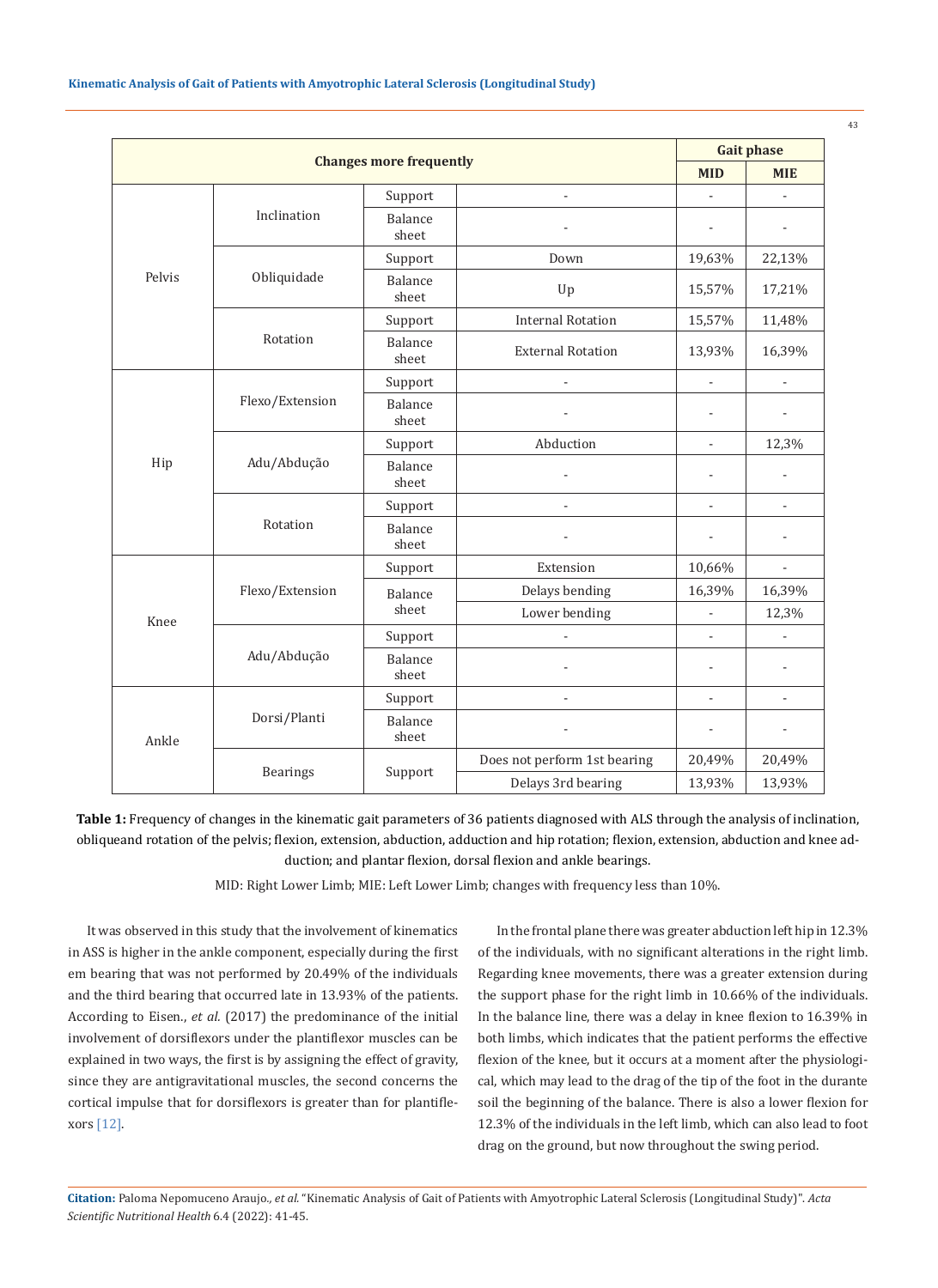In pelvic oblinety, during the support period 19.67% of the indi- **Bibliography** viduals presented a fall in the right pelvis and 22.13% to the left. In the movement of obliletity of the pelvis, in which there is a high frequency of fall of the pelvis during support, the physiological should be a maximum elevation at the time of medium support. In the balloon, 15.57% showed high right pelvis and 17.21% with elevated left pelvis. Pelvic elevation during the swing can be associated as a compensatory movement for flexion delay and lower knee flexion during the swing phase and absence of the first bearing  $[13]$ .

During the pelvic rotation movement, the internal rotation was present in the support, in 15.57% in the right limb and 17.21% in the left limb, while in the balance there was a prevalence of external rotation in 13.93% in the right limb and 16.39% in the left limb.

In general, despite the movements with frequent alterations, a great heterogeneity was observed in the kinematics of the gait of these individuals. The weakness of the lower limbs presented in THE SI leads to less efficient gait patterns that consome more energy [14]. Due to this, it is necessary that, in clinical practice, gait training is performed along the progression of the disease, since compensatory gait patterns can trigger musculoskeletal pain, such as low back pain, and can worsen fatigue. However, moderate exercise should be performed, as high intensity activities are associated with muscle damage, and may lead to a worse prognosis [15,16].

#### **Conclusion**

The presence of several kinematic changes in gait of patients with ALS was analyzed in the study, especially for ankle bearing movements and pelvic obliquede.

Therefore, it is not an efficient gait, because there are many compensations of movement and que, although ASL is a progressive disease, it is necessary, in clinical practice, a treatment with training of a gait so that it becomes as efficient as possible.

#### **Limitations**

There is, in the literature, a scarcity of studies that performed analysis of the score of patients with ASD, especially their kinematic description, thus making it impossible to discuss a comparative discussion. More research needs to be carried out in this area.

- 1. Grad LI., *et al.* ["Clinical Spectrum of Amyotrophic Lateral Scle](https://pubmed.ncbi.nlm.nih.gov/28003278/)rosis (ALS)". *[Cold Spring Harbor Perspectives in Medicine](https://pubmed.ncbi.nlm.nih.gov/28003278/)* 7.8 [\(2017\): 1-16.](https://pubmed.ncbi.nlm.nih.gov/28003278/)
- 2. [Hulisz D. "Amyotrophic lateral sclerosis: disease state over](https://pubmed.ncbi.nlm.nih.gov/30207670/)view". *[The American Journal of](https://pubmed.ncbi.nlm.nih.gov/30207670/) Managed Care* 24.15 (2018): [S320-S326.](https://pubmed.ncbi.nlm.nih.gov/30207670/)
- 3. [Logroscino G and Piccininni M. "Amyotrophic lateral sclerosis](https://pubmed.ncbi.nlm.nih.gov/30602169/)  [descriptive epidemiology: The origin of geographic differen](https://pubmed.ncbi.nlm.nih.gov/30602169/)ce". *Neuroepidemiology* [52.1-2 \(2019\): 93-103.](https://pubmed.ncbi.nlm.nih.gov/30602169/)
- 4. Marin B., *et al.* ["Variation in worldwide incidence of amyo](https://pubmed.ncbi.nlm.nih.gov/27185810/)[trophic lateral sclerosis: A meta-analysis".](https://pubmed.ncbi.nlm.nih.gov/27185810/) *International Jour[nal of Epidemiology](https://pubmed.ncbi.nlm.nih.gov/27185810/)* 46.1 (2017): 57-74.
- 5. Xu L., *et al.* ["Global variation in prevalence and incidence of](https://pubmed.ncbi.nlm.nih.gov/31797084/)  [amyotrophic lateral sclerosis: a systematic review and meta](https://pubmed.ncbi.nlm.nih.gov/31797084/)analysis". *Journal of Neurology* [267.4 \(2020\): 944-953.](https://pubmed.ncbi.nlm.nih.gov/31797084/)
- 6. Lazaro RT., *et al.* ["Umphred's Neurological Rehabilitation". 7](https://www.elsevier.com/books/umphreds-neurological-rehabilitation/lazaro/978-0-323-61117-6)th [edition. St. Louis: Elsevier \(2020\).](https://www.elsevier.com/books/umphreds-neurological-rehabilitation/lazaro/978-0-323-61117-6)
- 7. [White MA and Sreedharan J. "Amyotrophic lateral sclerosis:](https://pubmed.ncbi.nlm.nih.gov/27538057/)  Recent genetic highlights". *[Current Opinion in Neurology](https://pubmed.ncbi.nlm.nih.gov/27538057/)* 29.5 [\(2016\): 557-564.](https://pubmed.ncbi.nlm.nih.gov/27538057/)
- 8. Siqueira SC., *et al.* ["Quality of life of patients with Amyotrophic](https://pubmed.ncbi.nlm.nih.gov/14509487/)  Lateral Sclerosis". *Revista da [Rede de Enfermagem do Nordeste](https://pubmed.ncbi.nlm.nih.gov/14509487/)* [18.1 \(2017\): 139-146.](https://pubmed.ncbi.nlm.nih.gov/14509487/)
- 9. Nonnekes J., *et al.* ["Functional gait disorders: A sign-based ap](https://pubmed.ncbi.nlm.nih.gov/32482839/)proach". *Neurology* [94.24 \(2020\): 1093-1099.](https://pubmed.ncbi.nlm.nih.gov/32482839/)
- 10. Perry J. "Gait Analysis: Gait analysis sitemas". 1<sup>st</sup> Edition. São Paulo: Manole (2005).
- 11. Brooks BR., *et al.* ["El Escorial revisited: Revised criteria for the](https://pubmed.ncbi.nlm.nih.gov/11464847/)  [diagnosis of amyotrophic lateral sclerosis".](https://pubmed.ncbi.nlm.nih.gov/11464847/) *ALS and Other Mo[tor Neuron Disorders](https://pubmed.ncbi.nlm.nih.gov/11464847/)* 1 (2000): 293-299.
- 12. Eisen A., *et al.* ["Cortical influences drive amyotrophic later](https://pubmed.ncbi.nlm.nih.gov/28710326/)al sclerosis". *[Journal of Neurology, Neurosurgery, and Psychia](https://pubmed.ncbi.nlm.nih.gov/28710326/)try* [88 \(2017\): 917-924.](https://pubmed.ncbi.nlm.nih.gov/28710326/)

44